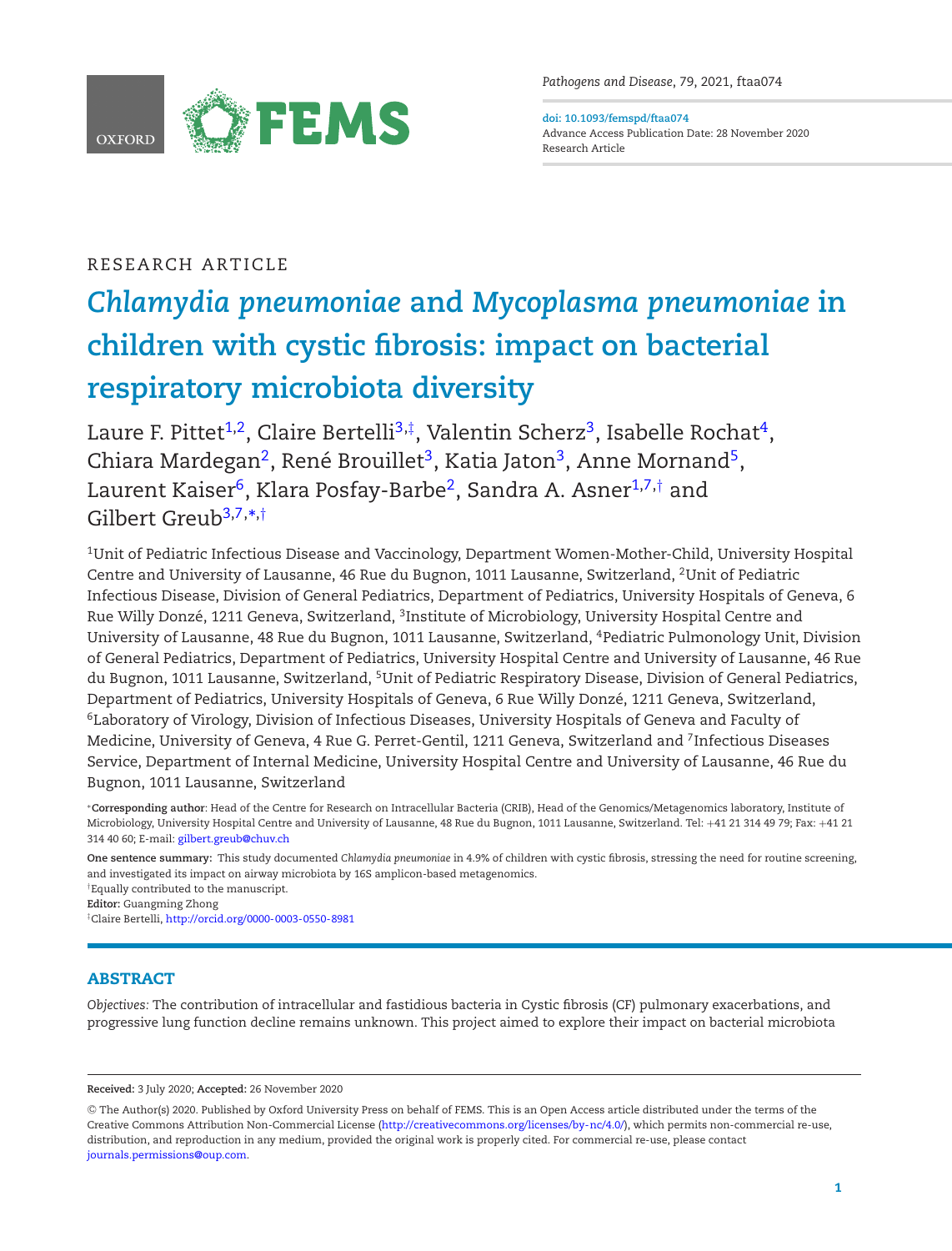diversity over time in CF children. *Methods:* Sixty-one children enrolled in the MUCOVIB multicentre prospective cohort provided 746 samples, mostly nasopharyngeal swabs, throat swabs and sputa which were analysed using culture, specific real-time qPCRs and *16S rRNA* amplicon metagenomics. *Results: Chlamydia pneumoniae* (*n* = 3) and *Mycoplasma pneumoniae* (*n* = 1) were prospectively documented in 6.6% of CF children. Microbiota alpha-diversity in children with a documented *C. pneumoniae* was highly variable, similarly to children infected with *Staphylococcus aureus* or *Pseudomonas aeruginosa.* The transition from routine follow-up visits to pulmonary exacerbation (*n* = 17) yielded variable changes in diversity indexes with some extreme loss of diversity. *Conclusions:* The high rate of *C. pneumoniae* detection supports the need for regular screenings in CF patients. A minor impact of *C. pneumoniae* on the microbial community structure was documented. Although detected in a single patient, *M. pneumoniae* should also be considered as a possible aetiology of lung infection in CF subjects.

**Keywords:** cystic fibrosis; pulmonary exacerbation; intracellular bacteria; pneumonia; metagenomics; *Chlamydiales*

# **INTRODUCTION**

Cystic fibrosis (CF) is a common genetic disorder, characterized by chronic inflammation and repeated bacterial pulmonary infections leading to pulmonary exacerbations (PEs). Despite recent advances in the understanding of the role of the respiratory microbiota constituents on disease progression (O'Toole [2018\)](#page-5-0), the prevalence and impact of respiratory viruses, intracellular bacteria (such as *Chlamydia pneumoniae*) and fastidious organisms (such as *Mycoplasma pneumoniae*) remain poorly documented.

While earlier studies essentially focused on pyogenic pathogenic bacteria, the development of metagenomic analyses emphasized the role of complex ecological interactions within the microbiota (O'Toole [2018\)](#page-5-0). CF airways typically harbor early formed complex microbial communities with large interpatient variability (Huang and LiPuma [2016\)](#page-5-1). Yet, a complete understanding of the impact of individual pathogens on respiratory bacterial microbiota is currently lacking. New models must take into account polymicrobial infections in biofilm-like structures that may better represent the airway microbiota in CF (O'Toole [2018\)](#page-5-0). These new models must consider dominant bacterial species, but also viruses and *M. pneumoniae* or *C. pneumoniae,* which could affect the host directly or indirectly by interacting with other pathogens of the microbial community (Hajishengallis *et al.* [2011;](#page-5-2) de Dios Caballero *et al.* [2017\)](#page-5-3).

The impact of *M. pneumoniae* and *C. pneumoniae* has already been reported in a wide range of respiratory syndromes, including community-acquired pneumonia and asthma exacerbations (Emre *et al.* [1995;](#page-5-4) Welti *et al.* [2003;](#page-6-0) Lamoth and Greub [2010;](#page-5-5) Senn *et al.* [2011;](#page-5-6) Asner *et al.* [2014;](#page-5-7) Parrott, Kinjo and Fujita [2016;](#page-5-8) Webley and Hahn [2017\)](#page-5-9). Limited publications reported on the prevalence of *C. pneumoniae* and *M. pneumoniae* in CF patients (Petersen *et al.* [1981;](#page-5-10) Emre *et al.* [1996\)](#page-5-11), likely as a result of small pediatric cohorts in individual centers and the use of culture and serology rather than molecular assays. In addition, screening for these microorganisms by molecular assays is often only considered when respiratory tract infections lead to severe complications such as pericarditis rather than routinely (Esposito *et al.* [2006\)](#page-5-12). The use of metagenomics-based assays might offer more insights on the incidence and the prevalence of these bacteria in CF.

The aim of this MUCOVIB sub-study was to report on the prevalence of *C. pneumoniae* and *M. pneumoniae* and their impact on the respiratory microbiota of children with CF*,* by using a specific multiplex quantitative PCR and *16S* amplicon-based metagenomics. Their potential impact on overall bacterial diversity before PE, during exacerbation events, and during routine follow-up was also investigated.

# **METHODS**

#### **The MUCOVIB cohort and sampling**

The MUCOVIB project is a longitudinal multicentre prospective cohort study involving all children under 18 years with CF followed at University Hospitals of Lausanne and Geneva, Switzerland. Respiratory samples, including throat swabs (TS), nasopharyngeal swabs (NPS) and sputa (EXP; when able to expectorate), were collected during routine visits and PEs requiring hospital admission from April 2016 to June 2018. PE were defined according to Rosenfeld *et al.'*s definition (Rosenfeld *et al.* [2001\)](#page-5-13). Relevant clinical and laboratory data were also collected at each visit.

#### **Bacterial culture and quantitative PCRs**

Standard bacterial cultures were performed on both TS and EXP samples, when available. NPS were tested by qPCR for the detection of *Mycoplasma pneumoniae* and *Chlamydia pneumoniae,* as previously described (Welti *et al.* [2003;](#page-6-0) Senn *et al.* [2011;](#page-5-6) Greub *et al.* [2016\)](#page-5-14). Briefly, DNA was extracted with a MagNA Pure system (Roche Life Science). A multiplex quantitative realtime TaqMan PCR (qPCR) allowed to quantify *M. pneumoniae* and *C. pneumoniae* DNA in copies/ml using a calibrated positive plasmid control. In patients with a positive NPS *Chlamydia* or *Mycoplasma* qPCR, all other samples available (TS and/or EXP) were subsequently tested using the same qPCR described above.

#### **16S rRNA metagenomics analyses**

Libraries of *16S rRNA* V3-V4 amplicons were prepared according to the *16S* Metagenomic Sequencing Library Preparation (Part. # 15044223 Rev. B) protocol and sequenced at the Institute of Microbiology of the University of Lausanne using a MiSeq (Illumina, San Diego, USA). Positive (ATCC-2002 mock community) and negative controls for DNA extraction and library preparation using DNA free water were included in each sequencing run. Samples with less than 5 nM DNA after PCR amplification or less than 20,000 reads were not used for further analyses. Sequences were attributed to Amplicon Sequence Variant (ASVs) by a home-made pipeline (v.0.9.11) based on DADA2 (1.12.1) (Callahan *et al.* [2016\)](#page-5-15) and taxonomically assigned using the Ribosomal Database Project classifier (Wang *et al.* [2007\)](#page-5-16) in Qiime 1.9.1 (Caporaso *et al.* [2010\)](#page-5-17) against the EzBioCloud reference database (05.2018) (Yoon *et al.* [2017\)](#page-6-1). Bacterial alpha-diversity was measured after rarefying to 20 000 sequences per sample. Shannon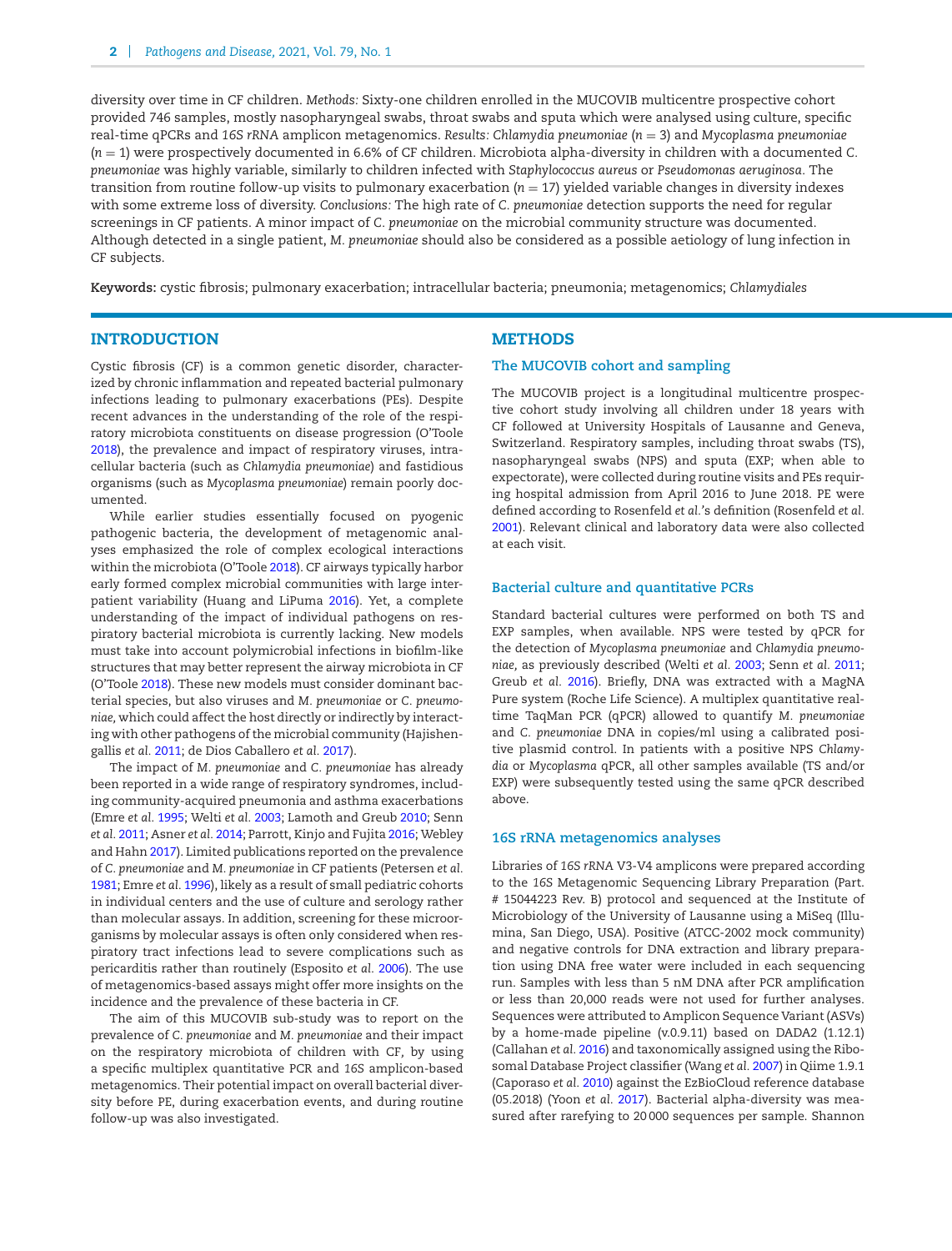index, which accounts for both species richness (number of species) and evenness (relative abundance of species) and the Chao1 index, which only accounts for species richness, were calculated with Phyloseq R package (1.28.0) (McMurdie and Holmes [2013\)](#page-5-18). All statistical analyses and visualizations were carried out in the R environment (v. 3.3.3) (R Core Team [2019\)](#page-5-19). Raw sequencing reads were deposited in the European Nucleotide Archive (ENA) under the project number PRJEB41059.

# **RESULTS**

#### **Bacterial distribution within the MUCOVIB cohort**

From April 2016 to June 2018, 61 patients were included with a median age of 7.4 years old (interquartile range (IQR): 3.7–12.2). During follow-up, 20 patients (33%) presented at least one documented PE resulting in a total of 32 PE events. During 1 to 9 visits (IQR: 5–8), a total of 366 samples, including 309 TS, 52 sputa samples and 5 NPS were successfully analysed by *16S rRNA* metagenomics and 363 NPS by qPCRs. From the 30 TS and EXP collected during 24 PE events, 21 samples were analyzed by bacterial culture. Bacterial pathogens were detected from 15 samples including *Staphylococcus aureus* (*n* = 4), *H. influenzae* (*n* = 2), and mixed bacteria corresponding to any combination of *S. aureus, P. aeruginosa*, *H. influenzae* and/or other remaining pathogens, which essentially included *Streptococci* ( $n = 9$ ). A total of 293 TS and EXP collected during 315 follow-up visits were analysed by bacterial culture, of which 167 were tested positive for *S. aureus*  $(n = 99)$ , mixed bacteria ( $n = 37$ ), single other bacteria ( $n = 19$ ), P. *aeruginosa* ( $n = 9$ ) and *H. influenzae* ( $n = 3$ ).

During the study period, 4 patients presented with an intracellular bacteria or fastidious organism infection, none of them receiving any prophylactic antibiotic. *C. pneumoniae* was documented from 3 patients by qPCR, in higher quantity from NPS compared to TS (Table [1](#page-3-0) and Fig. [1C](#page-4-0)), albeit the highest quantity of *C. pneumoniae* DNA was reported from a sputum sample collected from the single patient able to expectorate.

# **Descriptive characteristics and outcomes of study subjects with** *C. pneumoniae* **and** *M. pneumoniae* **documented from their respiratory samples**

Table [1](#page-3-0) summarizes clinical symptoms and outcomes in addition to viral and bacterial pathogens identified in samples from children with documented *C. pneumoniae* and *M. pneumoniae*. The first patient was co-infected by *C. pneumoniae* and a rhinovirus, while being asymptomatic. The second symptomatic patient had a documented *C. pneumoniae* infection with no other bacterial or viral pathogen identified. His lung clearance index increased from 7 to 11, thereby suggesting an acute deterioration of his lung function albeit without criteria for a PE. He was treated with clarithromycin. The third patient presented with pharyngitis and a productive cough, with high loads of *C. pneumoniae* documented by qPCR from EXP, NPS and TS, still detectable 2 months later, despite being treated with a macrolide. He also presented an increase in his lung clearance index from 7 to 10.1. A co-infection with rhinovirus, *S. aureus* and *H. influenzae* was reported from his initial EXP sample, while only low load (102 copies/ml) of *S. aureus* was documented from his 2-month follow-up EXP sample. *M. pneumoniae* was documented from only one symptomatic child in co-infection with coronavirus OC43 and human metapneumovirus. Moreover, a moderate load of methicillin-sensitive *S. aureus* was recovered

from his TS. His symptoms resolved after being treated with coamoxicillin and clarithromycin (Table [1\)](#page-3-0).

#### **Measures of microbial diversity in children documented with** *C. pneumoniae* **and** *M. pneumoniae*

To assess whether *C. pneumoniae* or *M. pneumoniae* impact on microbial diversity, two alpha-diversity indexes, namely, Chao1 index, which reflects species richness, and Shannon index, which accounts for both species richness and evenness, were calculated based on ASV counts in TS. Figure [1](#page-4-0) A/B displays Shannon and Chao1 indexes according to the documentation of *S. aureus, P. aeruginosa* or other bacteria by bacterial cultures or *C. pneumoniae* and *M. pneumoniae* identified by qPCR during routine follow-up visits (grey dots) or PEs (red dots). To avoid the over-representation of patients with multiple follow-up visits, only one TS per patient in a routine follow-up visit, and one in a PE event was randomly selected for each category of pathogen. No difference in alpha diversity indexes was documented from TS collected from patients in whom *C. pneumoniae* or *M. pneumoniae* were reported compared to those collected from children infected with *S. aureus* or *P. aeruginosa*. The transition from routine follow-up visits to PE ( $n = 17$  documented) yielded both increased or decreased diversity depending on the patient and visit, with some extreme loss of diversity (maximum Shannon and Chao1 change of −1.73 and −177.3, respectively). Shannon mean change in transitions to PE was −0.14 (IQR − 0.66 to 0.29) whereas Chao1 mean change was of −18.6 (IQR −28.8 to 8.5). Slightly decreased alpha indexes measures were documented during *S. aureus* PE (with or without *P. aeruginosa*), albeit not statistically significantly, likely as a result of the small number of events. Chao1 and Shannon indexes were similar during PE events as during routine follow-up visits for mixed infections and other bacteria.

Next, the ability of *16S rRNA* metagenomics assays to detect *C. pneumoniae* and *M. pneumoniae* was evaluated (Fig. [1C](#page-4-0)). In metagenomics analyses, up to 30% of 16S rRNA sequences were assigned to *C. pneumoniae* in NPS ( $n = 4$ ). However, TS ( $n = 5$ ) and EXP  $(n = 1)$  samples positive by qPCR reported lowly abundant *C. pneumoniae* and *M. pneumoniae* sequences, ranging from 0.01% to 3.1% and 0.035% of *16S rRNA* sequences, respectively (Fig. [1C](#page-4-0)). In one TS sample, *C. pneumoniae* reads were identified only using operational taxonomic unit (OTU) clustering (97% identity), data not shown) but not using ASVs, even without rarefaction. These results highlight the small proportion of *C. pneumoniae* and *M. pneumoniae* species in throat swabs. Both *C. pneumoniae* and *M. pneumoniae* only encode for one copy of the *16S rRNA* gene targeted by the PCR used for the present metagenomics analyses, which might contribute to their weak detection by 16S rRNA metagenomics.

The low abundance of sequencing reads attributed to *C. pneumoniae* and *M. pneumoniae* contrasted with a subset of *S. aureus* induced PE in which *S. aureus* was documented as the predominant bacterial species during a PE (Fig. [1E](#page-4-0)). In this case, the decreased proportion of various microbial species and increased amount of *S. aureus* was documented 3 months prior to exacerbation (Fig. 1E), thus questioning whether the use of metagenomics could allow to anticipate episodes of PE. In contrast, other children with *P. aeruginosa* and/or *S. aureus* PE documented by bacterial culture exhibited low abundance of sequences attributed to their respective pathogens at time of exacerbation (Fig. [1F](#page-4-0)), with a rather conserved microbial diversity.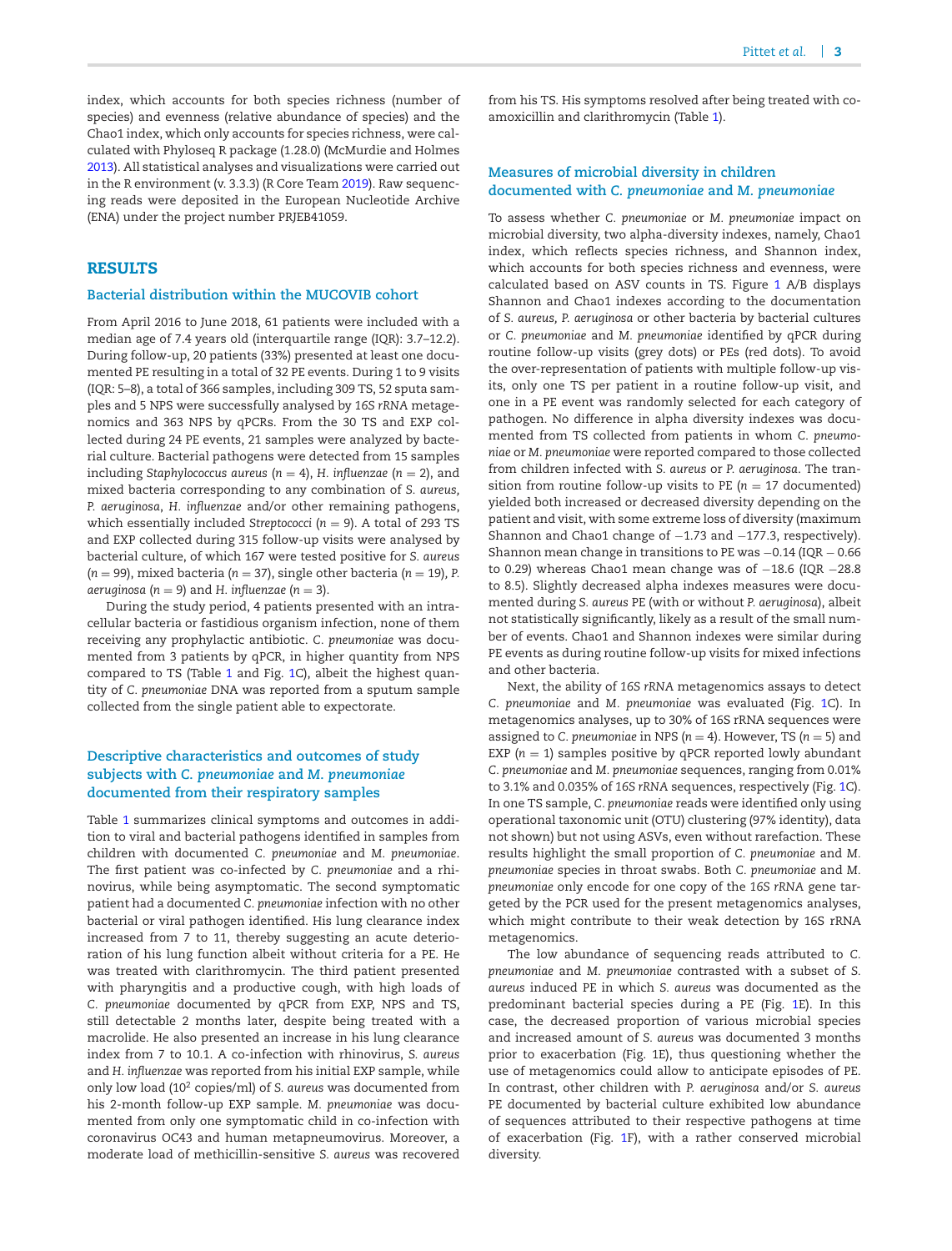|              |                                  | C. pneumoniae/M. |             |            | Other microorganisms            |                                   |
|--------------|----------------------------------|------------------|-------------|------------|---------------------------------|-----------------------------------|
| Patient      | Symptoms                         | pneumoniae       | Sample type | Copies/ml  | documented                      | Treatment                         |
| $\mathbf{1}$ | Asymptomatic                     | C. pneumoniae    | <b>NPS</b>  | 11 220 000 | <b>RV</b>                       | None                              |
|              |                                  |                  | TS          | 675 000    |                                 |                                   |
| 2            | Rhinorrea, dry cough             | C. pneumoniae    | <b>NPS</b>  | 45 500     | None                            | Clarithromycin                    |
|              |                                  |                  | <b>TS</b>   | 280 000    |                                 |                                   |
| 3            | Pharyngitis, productive<br>cough | C. pneumoniae    | EXP         | 82 270 000 | <b>RV</b>                       | Clarithromycin                    |
|              |                                  |                  | <b>NPS</b>  | 1891000    | $104$ S. aureus bacteria/ml     |                                   |
|              |                                  |                  | <b>TS</b>   | 46 000     | $104$ H. influenzae             |                                   |
|              |                                  |                  |             |            | bacteria/ml                     |                                   |
| 4            | Rhinorrhea, dry cough            | M. pneumoniae    | <b>NPS</b>  | 2370       | OC43; hMPV                      | Co-amoxicillin,<br>clarithromycin |
|              |                                  |                  | <b>TS</b>   | N/A        | S. aureus 10 <sup>2</sup> cp/ml |                                   |

<span id="page-3-0"></span>**Table 1.** Descriptive characteristics and clinical outcomes of children with documented *C. pneumoniae* or *M. pneumoniae* from their respiratory samples.

Legend: Rhinovirus (RV); Coronavirus OC43 (OC43), human metapneumovirus (hMPV); nasopharyngeal swabs (NPS); throat swabs (TS); Sputa samples (EXP).

#### **DISCUSSION**

As part of the MUCOVIB study, we documented *C. pneumoniae* or *M. pneumoniae* infections in 6.6% of all children with CF of whom 75% presented with upper respiratory tract (URT) symptoms despite not meeting criteria for a PE. The 4.9% (3/61) rate of *C. pneumoniae* documented in CF is significantly higher than the 0.13% prevalence of *C. pneumoniae* positive PCRs previously reported from all patients using the same PCR (Senn *et al.* [2011\)](#page-5-6), but lower than the 12.5% (4/32) rate previously reported in CF children with PE using culture and serology (Emre *et al.* [1996\)](#page-5-11). Furthermore, only one third (19/61) of our CF cohort was on a macrolide prophylaxis during the study period. Only one patient was detected positive for *M. pneumoniae,* resulting in a 1.6% prevalence, which was similar to that reported in a recent Swiss study of children with respiratory tract infections (Dierig *et al.* [2020\)](#page-5-20), and a report from the 1980s in CF patients (Petersen *et al.* [1981\)](#page-5-10). This high rate of *C. pneumoniae* detection in children with CF is in line with the previous reports (Petersen *et al.* [1981;](#page-5-10) Emre *et al.* [1996\)](#page-5-11), and supports the need for a systematic detection during regular visits by using a chlamydia qPCR. As such, a better estimation of the prevalence of *C. pneumoniae* in CF patients coupled with a better understanding of their reciprocal inferences with CF respiratory microbiota might provide additional insight into the pathogenesis of CF chronic inflammation. As these obligate intracellular organisms are not susceptible to antibiotics usually prescribed during CF PE, they result in prolonged clinical symptoms requiring longer antibiotic treatments with macrolides (Hammerschlag *et al.* [1992\)](#page-5-21). 'Traditional' antibiotics typically impact on bacterial microbiota diversity, which could change one's susceptibility to these not-targeted microorganisms. Furthermore, long-term prescription of macrolide among patients with CF has resulted in improvement of respiratory function and reduction of PE episodes, without fully understanding the exact underlying mechanisms (Southern *et al.* [2012\)](#page-5-22). In this regard, documentation and treatment of occult intracellular bacteria might impact progressive lung function decline (Janahi *et al.* [2005\)](#page-5-23). Given the higher loads of *C. pneumoniae* documented from NPS compared to TS, the use of NPS should be privileged.

Using a limited number of samples, no impact of *C. pneumoniae* or *M. pneumoniae* on Shannon or Chao1 diversity indexes as compared to *S. aureus* and/or *P. aeruginosa*-positive TS was documented in our cohort. Interestingly, changes in microbial diversity were generally observed between routine follow-up visits and PE. Whether these changes have an impact on the susceptibility to infections with *C. pneumoniae* and *M. pneumoniae* is unknown*.* Our observations suggest a minor impact of *C. pneumoniae* on the microbial community structure. However, the small number of samples and the high inter-individual diversity, limited our analyses to measures of alpha-diversity indexes only. Future larger datasets should also consider the evaluation of changes in bacterial composition and taxonomy by using beta-diversity indexes. Future study should also aim to evaluate to what extent changes in the structure of the respiratory microbial community, over time or due to antibiotic treatment, have an impact on the susceptibility to infections with *C. pneumoniae* and *M. pneumoniae.*

Metagenomics profiling might allow both the study of changes in the microbiota structure and the analysis of specific established human pathogen, including *M. pneumoniae* and *C. pneumoniae*. Yet, while the qPCR was sensitive enough to detect chlamydial DNA in all sample types (NPS, TS and EXP), only a few reads classified as *C. pneumoniae* were detected by *16S*-based metagenomics in EXP and TS*.* This suggests that a large proportion of other microbial species in the airway microbiome may potentially hide significant intracellular or fastidious pathogens in metagenomics analyses. Intracellular bacteria with particularly small genomes such as *C. pneumoniae* or *M. pneumoniae* only harbour one copy of the *16S rRNA* (Kalman *et al.* [1999;](#page-5-24) Klappenbach, Dunbar and Schmidt [2000\)](#page-5-25) targeted for amplification and may thereby be more difficult to detect than other common pathogens. These observations support the need for sufficient sequencing coverage and suggest the risk of analyses on rarefied data, specifically when they are not coupled with documentation of pathogens by other methods. In addition, the low amount of chlamydia sequences highlights the importance of the *16S* PCR amplification prior to NGS analyses and questions the potential sensitivity of shotgun metagenomics for such cases.

As previously documented in CF patients (Zhao *et al.* [2012;](#page-6-2) Carmody *et al.* [2015\)](#page-5-26), common pathogens such as *S. aureus* or *P. aeruginos*a have become a major component of the bacterial microbiota only in some cases (Fig. [1\)](#page-4-0). Regular metagenomics profiling could allow to evaluate the overgrowth of a pathogen and potentially to anticipate PE. Microbial communities were to some extent resilient to PE and antibiotic treatment, but major, stable changes in composition were also documented. While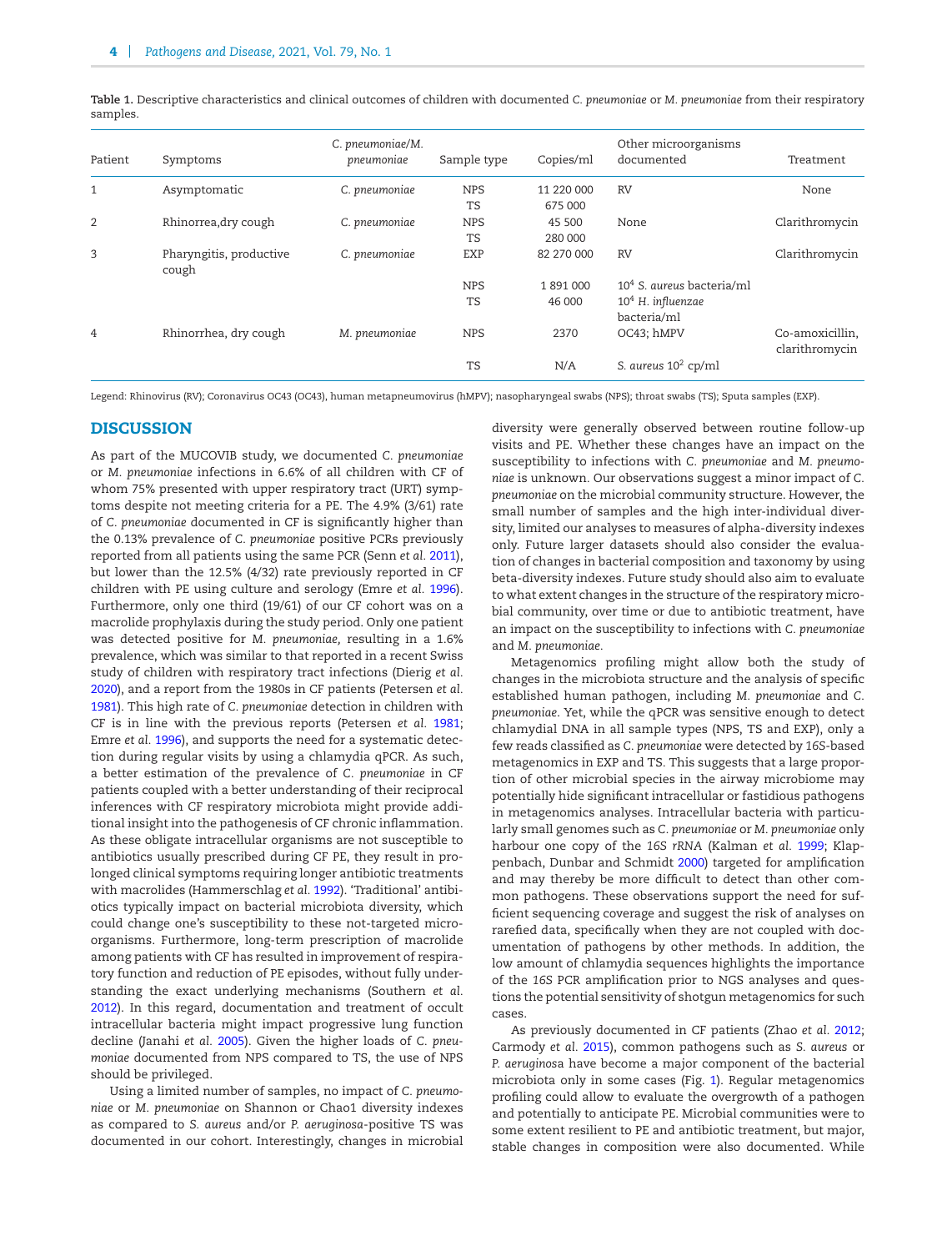<span id="page-4-0"></span>

**Figure 1.** *16S rRNA* **amplicon metagenomics of CF patients**. **(A)**, Shannon index of diversity, taking into account both the number of amplicon sequence variants (ASVs) and their relative abundance, and **(B)** Chao1 index of diversity, taking into account number of ASVs, in throat swabs of follow-up visits according to the bacteria documented by qPCR (*Chlamydia pneumoniae* (Cpn) and *Mycoplasma pneumoniae* (Mpn)) or culture (*Pseudomonas aeruginosa* (Paer), *Staphylococcus aureus* (Saur), or both (Saur + Paer), as well as other pathogens or mixed infections of *P. aeruginosa* and *S. aureus* with other bacteria (Others)). The diversity index during episodes of documented PE is overlaid with red points. **(C)**, Relative abundance of bacterial genera present in expectorations (EXP), nasopharyngeal swabs (NPS) and throat swabs (TS) of the three patients with documented *C. pneumoniae*. **(D)**, Relative abundance of bacterial genera in TS along time for one patient with a documented symptomatic *C. pneumoniae* infection at visit V01 (middle patient in panel C). *Chlamydia* sequences remained lowly abundant (0.01%) in the TS and are hence not visible among other more prevalent (>1%) bacterial species. **(E)**, Relative abundance of bacterial genera in expectorations along time for one patient with a symptomatic infection due to *S. aureus.* The impressive increase in *S. aureus* proportion can be seen by metagenomics before symptoms arose. **(F)**, Relative abundance of bacterial genera in TS along time for one patient with a symptomatic infection to *P. aeruginosa* and *S. aureus,* that appeared in small proportion before decreasing in the follow-up visits. In panel D, E and F, episodes of PE are underlined in red on the x axis.

larger-scale studies are obviously needed to better model the effect of intracellular and fastidious bacteria, overall changes in diversity may be difficult to detect, as the baseline diversity varies among patients and decreases with time along disease progression.

In conclusion, while our sample size was too limited to infer any association between presence of *C. pneumoniae* or *M. pneumoniae* and changes in bacterial microbiota composition over time, the observed high rate of positivity for *C. pneumoniae* (4.9%) suggests that children with CF should be routinely screened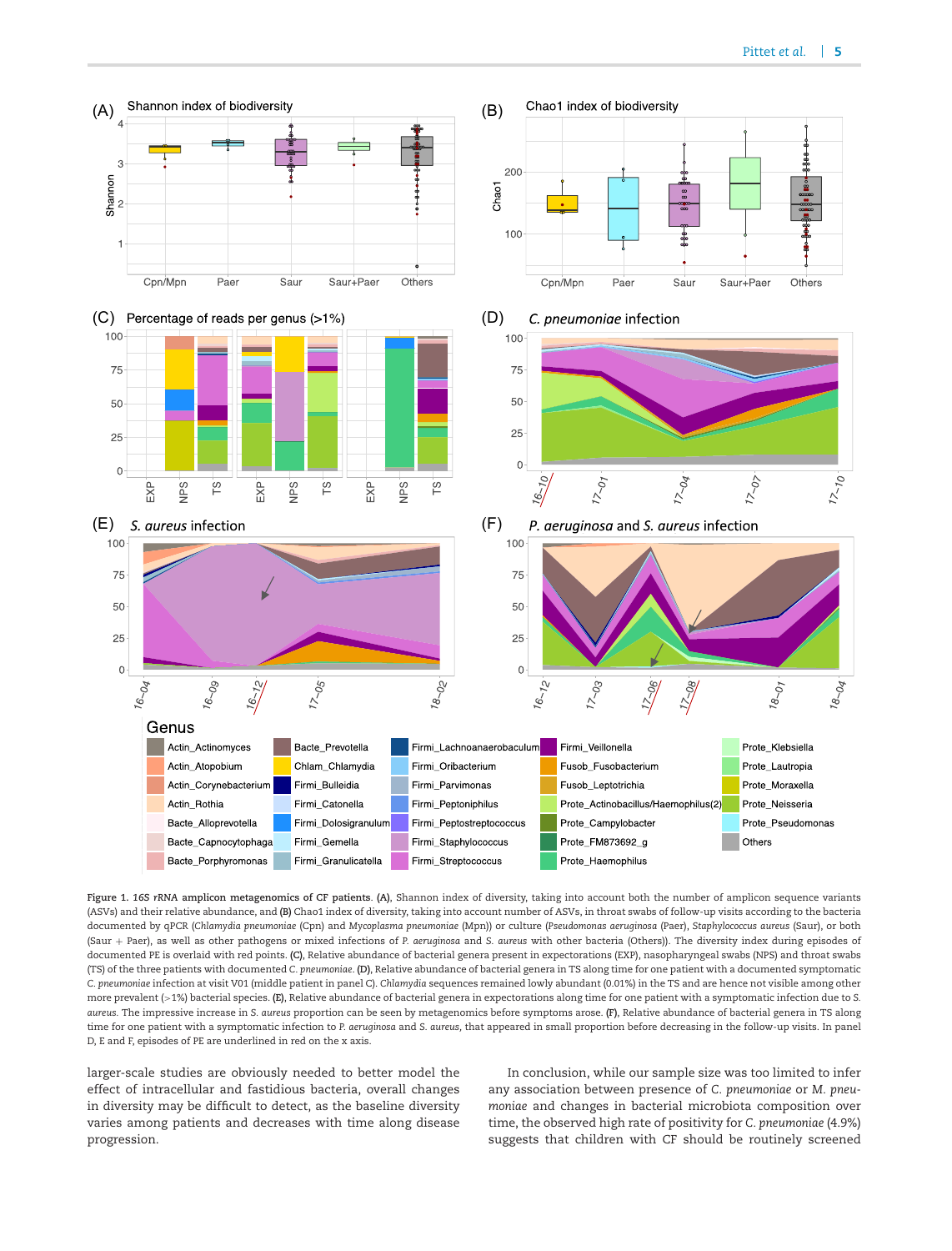from NPS rather than TS and adequately treated for *C. pneumoniae*. In addition, further large-scale multicentre studies will better delineate the impact of these fastidious and intracellular pathogens on the bacterial alpha and beta-diversity over time, as well as the impact of the change in the bacterial diversity on the susceptibility to infections with *C. pneumoniae* and *M. pneumoniae*.

# **AUTHOR CONTRIBUTIONS**

Study design and set-up: SAA, GG, KMPB, LK; Enrolment of patients: LFP, CM, IR, AM, SAA; Metagenomics analysis: CB, VS, GG; Molecular diagnostics: RB, KJ, GG; Literature search & reading: CB, VS, LFP, SAA, GG; Writing of the manuscript: CB, VS, LFP, SAA, GG; Preparation of figure: CB; Critical review of manuscript content: LFP, CB, VS, CM, IR, RB, AM, KJ, KMPB, SAA, GG.

#### **ACKNOWLEDGMENTS**

The authors would like to thank the patients and their parents/guardians, as well as all the participating pediatricians for their collaboration. We thank also the contributions (i) of the Platform of Clinical Research in Pediatrics, Geneva University Hospitals and Faculty of Medicine and (ii) of some laboratory technicians of the Institute of Microbiology of the University of Lausanne.

# **FUNDING**

This work was supported by the Novartis Foundation; Vifor pharmaceutics; Leenaards Foundation [Bourse Relève 2015 (4150)] and Santos Suarez Foundation. Valentin Scherz is supported by a SNSF Grant (n◦ 10531C-170280–F. Taroni, L. Falquet and G. Greub). Microbiota research at the Institute of Microbiology of the University of Lausanne is currently strenghtened by a large NCCR microbiota grant, which includes a "human clinical microbiota workpackage (WP1) coordinated by Professor G Greub.

*Conflicts of Interest.* None declared.

## **REFERENCES**

- <span id="page-5-7"></span>Asner SA, Jaton K, Kyprianidou S *et al. Chlamydia pneumoniae*: possible association with asthma in children. *Clin Infect Dis* 2014;**58**:1198–9.
- <span id="page-5-15"></span>Callahan BJ, McMurdie PJ, Rosen MJ *et al.* DADA2: High-resolution sample inference from Illumina amplicon data. *Nat Methods* 2016;**13**:581–3.
- <span id="page-5-17"></span>Caporaso JG, Kuczynski J, Stombaugh J *et al.* QIIME allows analysis of high-throughput community sequencing data. *Nat Methods* 2010;**7**:335–6.
- <span id="page-5-26"></span>Carmody LA, Zhao J, Kalikin LM *et al.* The daily dynamics of cystic fibrosis airway microbiota during clinical stability and at exacerbation. *Microbiome* 2015;**3**:12.
- <span id="page-5-3"></span>de Dios Caballero J, Vida R, Cobo M *et al.* Individual patterns of complexity in cystic fibrosis lung microbiota, including predator bacteria, over a 1-year period. *mBio* 2017;**8**.
- <span id="page-5-20"></span>Dierig A, Hirsch HH, Decker ML *et al. Mycoplasma pneumoniae* detection in children with respiratory tract infections and influence on management - a retrospective cohort study in Switzerland. *Acta paediatrica (Oslo, Norway: 1992)* 2020;**109**:375–80.
- <span id="page-5-11"></span>Emre U, Bernius M, Roblin PM *et al. Chlamydia pneumoniae* infection in patients with cystic fibrosis. *Clin Infect Dis* 1996;**22**: 819–23.
- <span id="page-5-4"></span>Emre U, Sokolovskaya N, Roblin PM *et al.* Detection of anti-*Chlamydia pneumoniae* IgE in children with reactive airway disease. *J Infect Dis* 1995;**172**:265–7.
- <span id="page-5-12"></span>Esposito S, Colombo C, Ravaglia R *et al. Mycoplasma pneumoniae* pericarditis and cardiac tamponade in a 7-year-old girl with cystic fibrosis. *Infection* 2006;**34**:355–6.
- <span id="page-5-14"></span>Greub G, Sahli R, Brouillet R *et al.* Ten years of R&D and full automation in molecular diagnosis. *Future Microbiol* 2016;**11**:403–25.
- <span id="page-5-2"></span>Hajishengallis G, Liang S, Payne MA *et al.* Low-abundance biofilm species orchestrates inflammatory periodontal disease through the commensal microbiota and complement. *Cell Host Microbe* 2011;**10**:497–506.
- <span id="page-5-21"></span>Hammerschlag MR, Chirgwin K, Roblin PM *et al.* Persistent infection with *Chlamydia pneumoniae* following acute respiratory illness. *Clin Infect Dis* 1992;**14**:178–82.
- <span id="page-5-1"></span>Huang YJ, LiPuma JJ. The microbiome in cystic fibrosis. *Clin Chest Med* 2016;**37**:59–67.
- <span id="page-5-23"></span>Janahi IA, Abdulwahab A, Elshafie Sittana S *et al.* Rapidly progressive lung disease in a patient with cystic fibrosis on longterm azithromycin: possible role of mycoplasma infection. *Journal of cystic fibrosis: official journal of the European Cystic Fibrosis Society* 2005;**4**:71–3.
- <span id="page-5-24"></span>Kalman S, Mitchell W, Marathe R *et al.* Comparative genomes of *Chlamydia pneumoniae* and *C. trachomatis. Nat Genet* 1999;**21**:385–9.
- <span id="page-5-25"></span>Klappenbach JA, Dunbar JM, Schmidt TM. rRNA operon copy number reflects ecological strategies of bacteria. *Appl Environ Microbiol* 2000;**66**:1328–33.
- <span id="page-5-5"></span>Lamoth F, Greub G. Fastidious intracellular bacteria as causal agents of community-acquired pneumonia. *Expert Rev Anti Infect Ther* 2010;**8**:775–90.
- <span id="page-5-18"></span>McMurdie PJ, Holmes S. phyloseq: an R package for reproducible interactive analysis and graphics of microbiome census data. *PLoS One* 2013;**8**:e61217.
- <span id="page-5-0"></span>O'Toole GA. Cystic fibrosis airway microbiome: overturning the old, opening the way for the new. *J Bacteriol* 2018;**200**.
- <span id="page-5-8"></span>Parrott GL, Kinjo T, Fujita J. A compendium for *Mycoplasma pneumoniae. Front Microbiol* 2016;**7**:513.
- <span id="page-5-10"></span>Petersen NT, Hoiby N, Mordhorst CH *et al.* Respiratory infections in cystic fibrosis patients caused by virus, *Chlamydia* and *Mycoplasma* - possible synergism with *Pseudomonas aeruginosa*. *Acta Paediatr Scand* 1981;**70**:623–8.
- <span id="page-5-19"></span>R Core Team. *R: A language and environment for statistical computing*. Vienna, Austria: R Foundation for Statistical Computing; 2019. [https://www.R-project.org/.](https://www.R-project.org/)
- <span id="page-5-13"></span>Rosenfeld M, Emerson J, Williams-Warren J *et al.* Defining a pulmonary exacerbation in cystic fibrosis. *J Pediatr* 2001;**139**: 359–65.
- <span id="page-5-6"></span>Senn L, Jaton K, Fitting JW *et al.* Does respiratory infection due to *Chlamydia pneumoniae* still exist? *Clin Infect Dis* 2011;**53**: 847–8.
- <span id="page-5-22"></span>Southern KW, Barker PM, Solis-Moya A *et al.* Macrolide antibiotics for cystic fibrosis. *Cochrane Database Syst Rev* 2012;**11**:Cd002203.
- <span id="page-5-16"></span>Wang Q, Garrity GM, Tiedje JM *et al.* Naive Bayesian classifier for rapid assignment of rRNA sequences into the new bacterial taxonomy. *Appl Environ Microbiol* 2007;**73**: 5261–7.
- <span id="page-5-9"></span>Webley WC, Hahn DL. Infection-mediated asthma: etiology, mechanisms and treatment options, with focus on